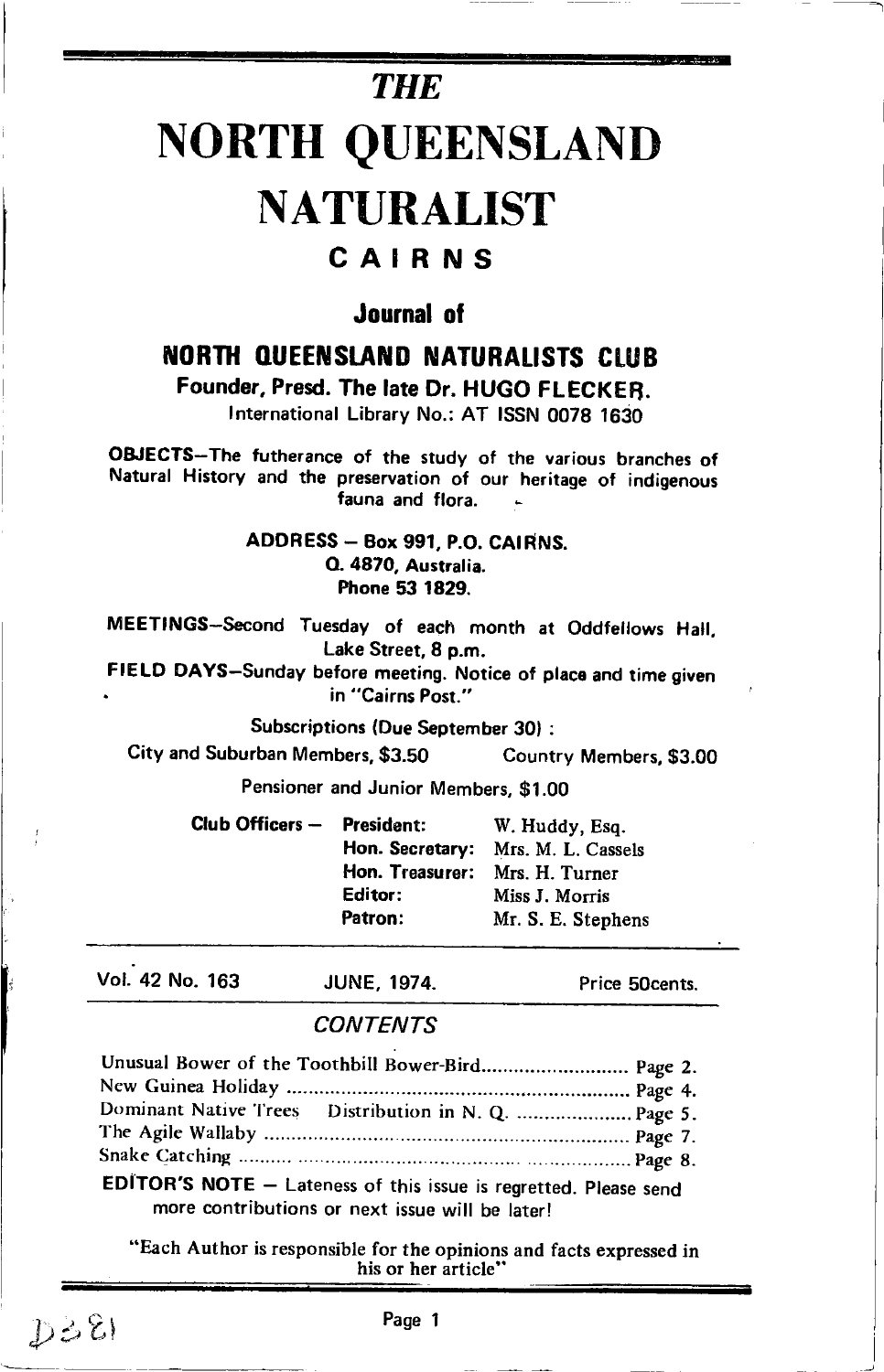#### UNUSUAL BOWER OF THE TOOTHBILL BOWER-BIRD, Scenopoeetes dentirostris

Many field observations have been published in past years regarding the habits and song of the Toothbill Bower-bird (native name "cherra-chelbo") and considerable doubt still exists whether or not it is a true mimic of the song of birds which frequent the areas of rain forest from approximately Cooktown in the north to a little south of Townsville, Queensland. Many well known ornithologists have contributed interesting data to various journals, including Syd. Jackson 1908, Sharp brothers 1908, Bertram Greenil9O9, P. A. Bourke 1947. Others include A. H. Chisholm O.B.E., Norman Chaffer and Dr. John Warham, all of whom have had considerable field experience of this interesting Bower-bird.

However, it is an unusual bower constructed above the usual display area that I wish to record. As far as I am aware this type of'structure has not been repofted previous to its discovery on October 14, 1956 by my son and myself, in an area of rain forest 2½ miles north-west of Lake Barrine, in the shire of Atherton, iQueensland.

Habitat: An isolated area of rain forest comprising some 230 acres in broken undulating terrain of metamorphic origin, the forest margins containing many large trees of Acacia sp. known locally as black wattle. Most of the commercial trees had been removed some years previously and the area had then been left undisturbed, thus becoming a haven for rain forest birds. I always found it an extremely good area for the study of wild life, and especially the Toothbill Bower-bird.

Bower Site: Situated on the icrest of a steep ridge, not far from a small clearing and close to an old snigging track, the site was in a more open situation than is usual for the Toothbill, who tends to avoid sunlight,

The ridge was approximately  $\frac{3}{4}$  of a mile long and about half a chain wide, both sides very steep and dense and only accessible with difficulty. My son and I were observing a rather good display area and a bird with an excellent range of mimetic song, when we noticed something unusual about the area above the display area. We then made a detailed survey of the ridge which contained eight different playgrounds, all except this one being of the usual type. We took details of this unusual bower and a brief description follows:

Description of Bower: Two thin vines from a rain forest tree ran at an angle of  $45<sup>o</sup>$  and through a dense shrub about six feet from ground level, the ends of both vines reaching the ground, and were held in position by two bent sicks eaeh of which was pushed into the loose soil and debris raked over the portion of the vines on the ground. This gave the bower added strength and stability. The vines which on their way to the ground ran through the dense foliage of the shrub, were held in position by four sticks 3 feet in length and about  $\frac{1}{2}$  an inch in diameter, which kept the structure in a bent position to within about eight inches from the ground. More or less evenly speced, these 3 feet long sticks were placed in a horizontal position and were interlaced under and over both vines. Numerous smaller sticks and twigs were also interlaced and with the assistance of the larger sticks gave the bower a lean-to shape, and it was quite a substantial structure. Three forked upright sticks suitably spaced and pushed into the loose soil assisted to take some weight off the bower.

Directly below the structure was the usual display area, swept clean of old debris and containing more than forty wild tobacco leaves, some being over l8 inches long. In the centre of the display area was a dark patch of

a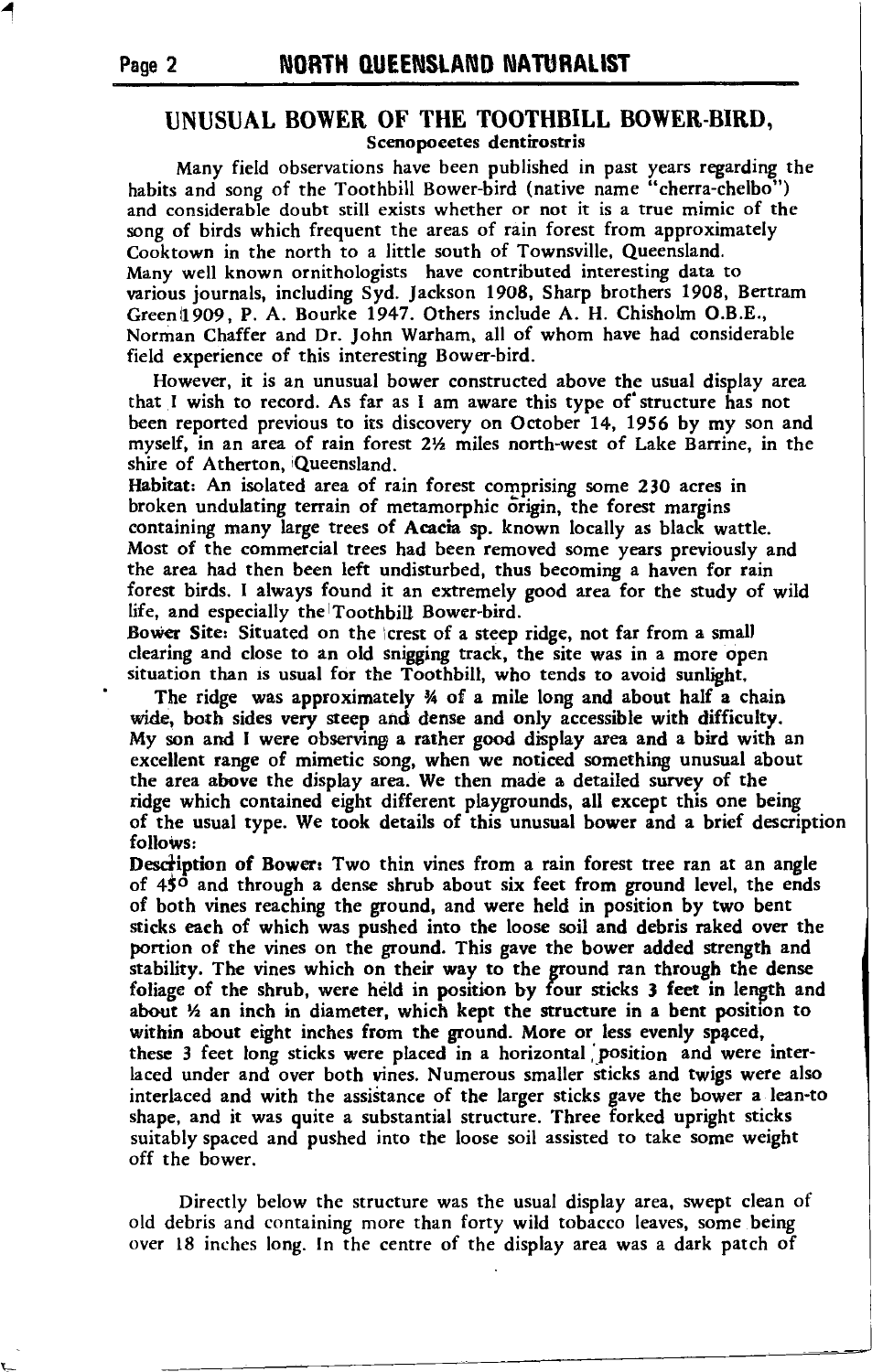masticated berry pulp residue, two dark onue and two brown berries. Around the edge of the display area were several forked sticks newly trimmed by the bird and ready for use, presumably, in the structure above. One large white toadstool with the stem pointing to the sky was an attraction near the centre of the display area or "circus ring".

On the day when it was first found, an attempt was made with an old type camera to photograph the unusual structure but only one exposure could be made. Next day, October 15, 1956, with new battery and bulbs, four exposures were made. One of these was forwarded to A. H. Chisholm O.B.E. of Sydney who, with K. A. Hindwood, checked the picture which was not very satisfactory, but the main details were evident.

The bower was kept under observation for four weekends running.

On December 16, 1956, two violent storms buffeted the area and as expected the structure was seriously damaged. However, it was in the process of being rebuilt and was taking the shape of the previous bower. This time, however, the long interlaced sticks near the top were at least 4 feet in length but much thinner. Some interlacing of smaller sticks had occurred and pegging of the upright sticks also. On two occasions a Toothbill was observed to carry sticks to below the bower and it was noted the sticks were very dry and light and had been trimmed to the bird's requirements by the bill which is adapted for this purpose.

25 December, 1956: Bird still in occupation and very vocal; no change in the

20 January, 1957: No change in the bower since it was rebuilt after December 16 although the bird was in attendance near the bower. Leaves in the display area had wilted badly but some new berry pulp was in the centre of

the display area. Bird not very vocal and range of voice had considerable decreased.

26 February, 1957: No change except one long thin stick was placed on top of the bower. Birds now silent and not observed.

21 April, 1957: Birds not seen or heard. The bower had successfully survived the heavy wet and windy monsoon season. Display area under the bower covered

June, July, August, 1957: No change and no birds observed.

29 September, 1957: Return of Toothbills to the ridge and display areas. No work attempted on bower structure; the display area below was cleared and some leaves placed on the ground with a bird in attendance. 30 December, 1957: No work on bower: display area below occupied by a

bird who was very vocal.

In 1958 ponding of the first section of the Tinaroo Dam commenced and the area of the unusual bower was flattened by a dozer to make a loading ramp for the removal of some valuable cabinet timber before it was inundated. This caused the birds to move further away and we were unable to obtain any more data of this unusual Bower-bird and its unique structure. For over seventeen years a casual check has been made on areas frequented by the Stagemaker, without any success in locating a bower of the type described.

It is possible that the bird with the unusual lean-to type of bower and perhaps other birds have acquired through evolution some knowledge of using sticks as bower material and so are able to construct a crude type of bower somewhat different from the usual one on the ground, which has leaves, berries and other material used for display and sex stimulation.

> J. A. Bravery, Box 178, Atherton, Q. 4883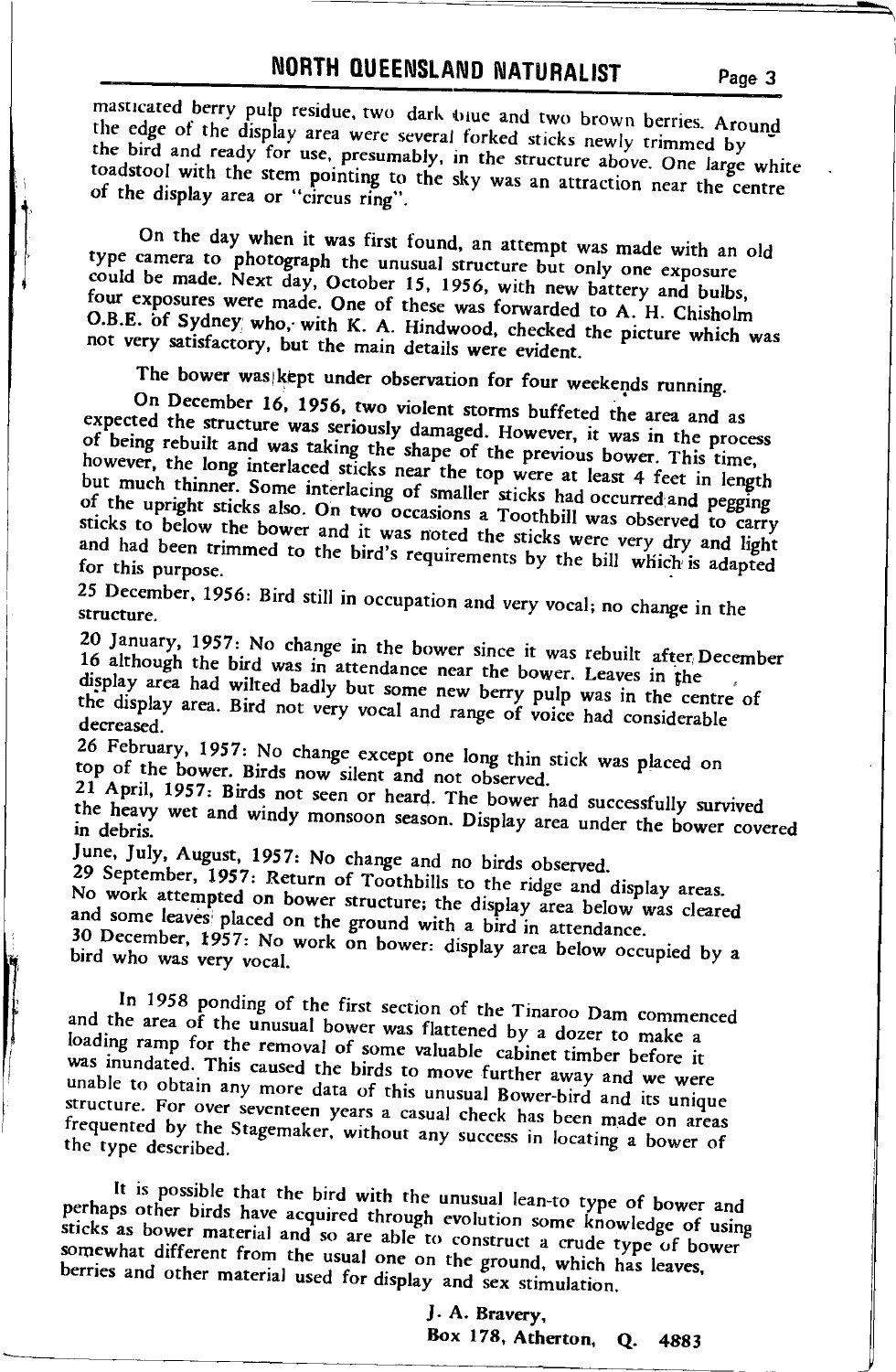# NORTH QUEENSLAND NATURALIST

#### NEW GUINEA HOLIDAY

One night up at Wau I stayed up all night at Peter Shanahan's collecting light. He supplied me with an easy chair and a couple of blankets. The night was dark, the stars brilliant. Below the house a stream roared and swirled unceasingly.

Hawk moths, fourteen different varieties, hurtled in. The usual large, black with white stripe day flying moths came in, up to sixteen of them on the sheet at one time. I captured twelve different ground beetles, and was bruised on the cheek by a large rhinoceros beetle. It was amusing to see the rhinoceros beetles landing on the sheet. Once on, they trundled slowly ahead, walking over hawk moth wings and bodies, disappearing under the huge wings of the day flying moths and forging through the myriad small moths, completely unconcerned at the thrashing wings that slapped their faces. They resembled tanks and many had small moths and beetles on their backs like warriors riding their chargers into battle.

Around midnight, hercules moths, all males, came swooping and gliding in. At first I thought they were birds or bats until one landed on the grass at my feet, with long tails streaming from his wings. Soon there were eight hercules on the sheet, grass and nearby plants. Later, at about 3 o'clock, a shadowy shape sped in from behind me, there was a soft "thwack!" and one of the moths was snatched from the sheet. It gave me the fright of my life! The next time I was ready and saw that it was an owl. He came in eight times, sweeping past me to snatch a victim from the sheet and turning with beating wings to return to a branch over the swimming pool. By the droppings it seemed he had been doing this for many nights, for the light was on every night  $-$  an easy way for him to get a meal. At 6 a.m. the Pakistani with whom I stayed, and who was interested in ticks and mites, came and took me home.

My last weekend in New Guinea, three Canadian friends and I went out past Hobu, along the usual rough road, across wooden bridges spanning rushing rapid-riven streams and up steep hills clothed in dense jungle.

We stopped first at a huge tree that had crashed, its branches shattering in all directions. Searching its immense length we found some huge cases of longicorn beetles, but could find none alive. Apparently a possum or bandicoot had recently had a great feast for the remains of at least twenty beetles were scattered about. I found some very long-legged weevils that pranced around over the bark. Underneath I saw a gorgeous ground beetle with sky blue head, red thorax and azure wingcases  $-1$  was actually trembling with excitement trying to catch it.

Further on Joan swung her net at a small butterfly and found she had caught an irridescent blue jewel. Pamela caught a minute butterfly of soft pastel lavender. Red lacewings were particularly abundant and the black and yellow birdwings, and an occasional green and black birdwing, winged swiftly up the road. The flashing dashes of a butterfly that resembled the oak blue were seen, while small delicate yellow butterflies with black edgings slipped at the side of a muddy pool.

Past native gardens and tall banana trees, we came to a silver mountain stream, which was an absolute haven for kingfishers. While I was bathing my feet, I noticed the largest kingfisher that I saw in New Guinea sitting quietly on an overhead branch. He was indigo blue, with salmon pink throat and white breast and his red bill was like a stop signal. One of the prettiest was the dwarf kingfisher, 41/2 inches long, with the upper parts blue-black, the crown and parts of the wings shiny blue, and a paler blue band down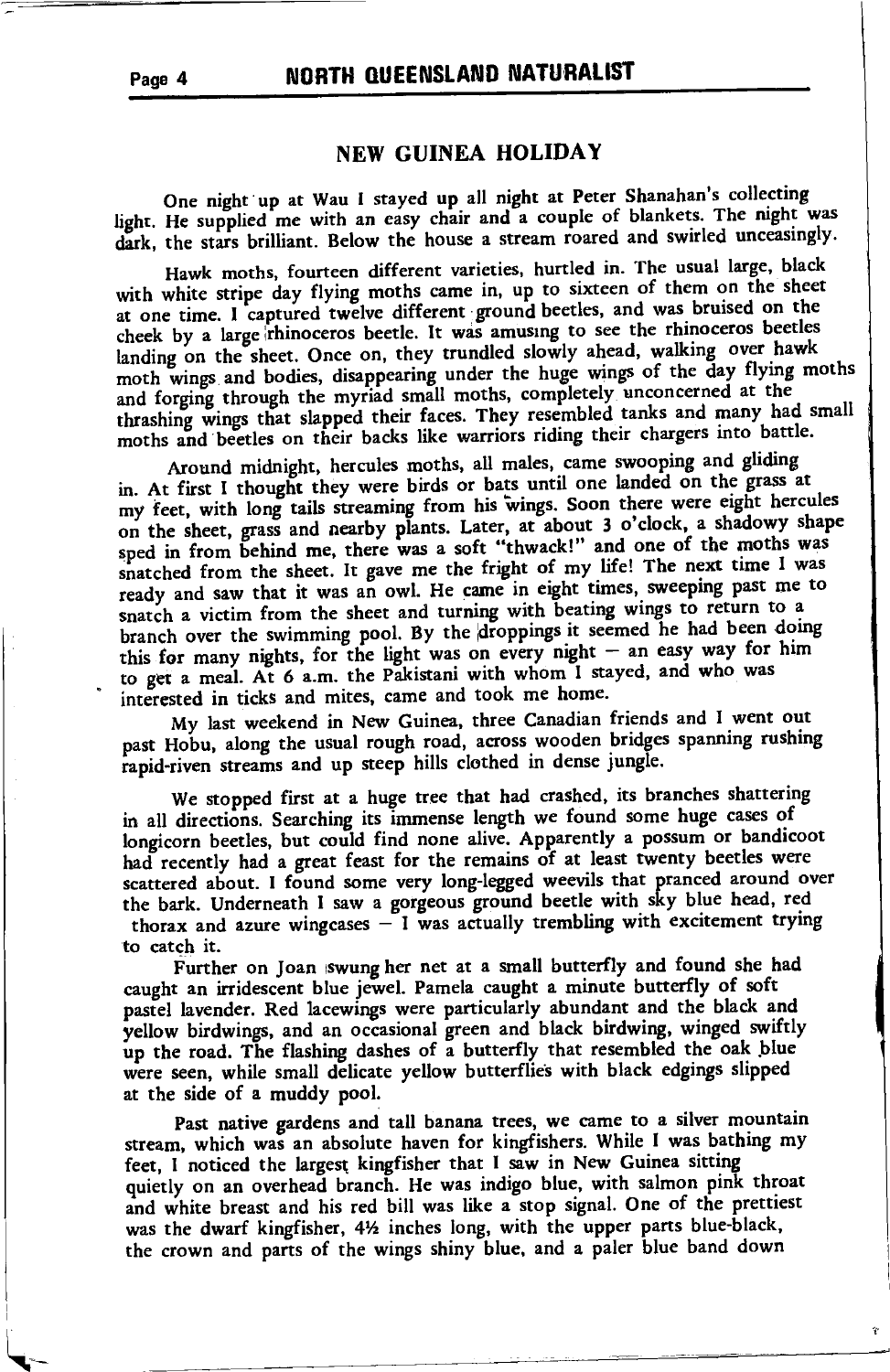## **NORTH QUEENSLAND NATURALIST**

the back to the rump; with the under parts ranging from bright orange to gold, and with orange legs. I saw here for the first time the European kingfisher, which in New Guinea is called the River Kingfisher. The Little Kingfisher in his colourful blues, and the Azure Kingfisher with his azure blue back and deep orange under parts, flashed up and down the stream.

As I followed the stream, turning over rocks and disturbing small frogs, I came upon an excited mob of small birds badgering a large owl that clicked its beak in annoyance, amber eyes glaring. The owl was a thick set bird about 20 inches in length, clothed in greys and browns, and had a checkered breast.

Just before we turned for home we came to some abandoned gardens. Mooching through shredded bark I caught two small ground beetles of radiant green, the wingcases shot through with red filaments. Under some logs I caught very small ground beetles with large pop-eyes. The head and thorax of these were bronzy green and the wingcases black with yellow markings. We also found some soft winged longicorns, brown in colour. I had previously caught one up at Wau when it came in to a light.

The surprises of my last collecting trip were not over. Coming back to the bridge at Hobu, Rod suddenly yelled, "Bird of Paradise!" He had seen it fly across the road ahead to a tree at the side of the road. There hanging from a vine was a Red Bird of Paradise. Through binoculars I noted his yellow head and back, his lacy reddish orange tail which fell like a lyre-bird's tail feathers, and the feathers on his sides like a duster, a delicate tracery of red and orange. He was playing on the vine, hopping and twisting, his long feathers shaking silkily; one moment he was hanging upside down, the next flapping energetically higher. This went on for some time. Then, uttering a harsh cry that spoilt the effect of his blazing beauty, he flew back across the road like a flaming banner and disappeared into the towering treetops. All the way to the bridge we could hear him calling.

# John Crowhurst, Cairns. DOMINANT NATIVE TREES - DISTRIBUTION IN N.Q.

The following is a brief selection of the native trees of North Queensland. In fact hundreds of species could be listed over dozens of different localities, but this simple list may give the enthusiast a basis to work from. Names given are those used in the timber trade, with some local names added in brackets, followed by the presently accepted botanical names and some synonymous names now superceded.

COASTAL REGION: (Within 20 mile radius of Cairns)

This area can be divided into three main types of woodland.

Littoral Forests: These include both the mangrove areas and the flood 1. plain swamps adjacent to and confluent with the mangroves. The dominant species are:

Mangroves - many species including Aegiceras majus. Avicennia marina. Bruguiera gymnorrhiza, Exocoecaria agallocha, Xylocarpus granatum. Tea Tree - Melaleuca leucadendron. Coast Cottonwood - Hibiscus tiliaceus.

Page 5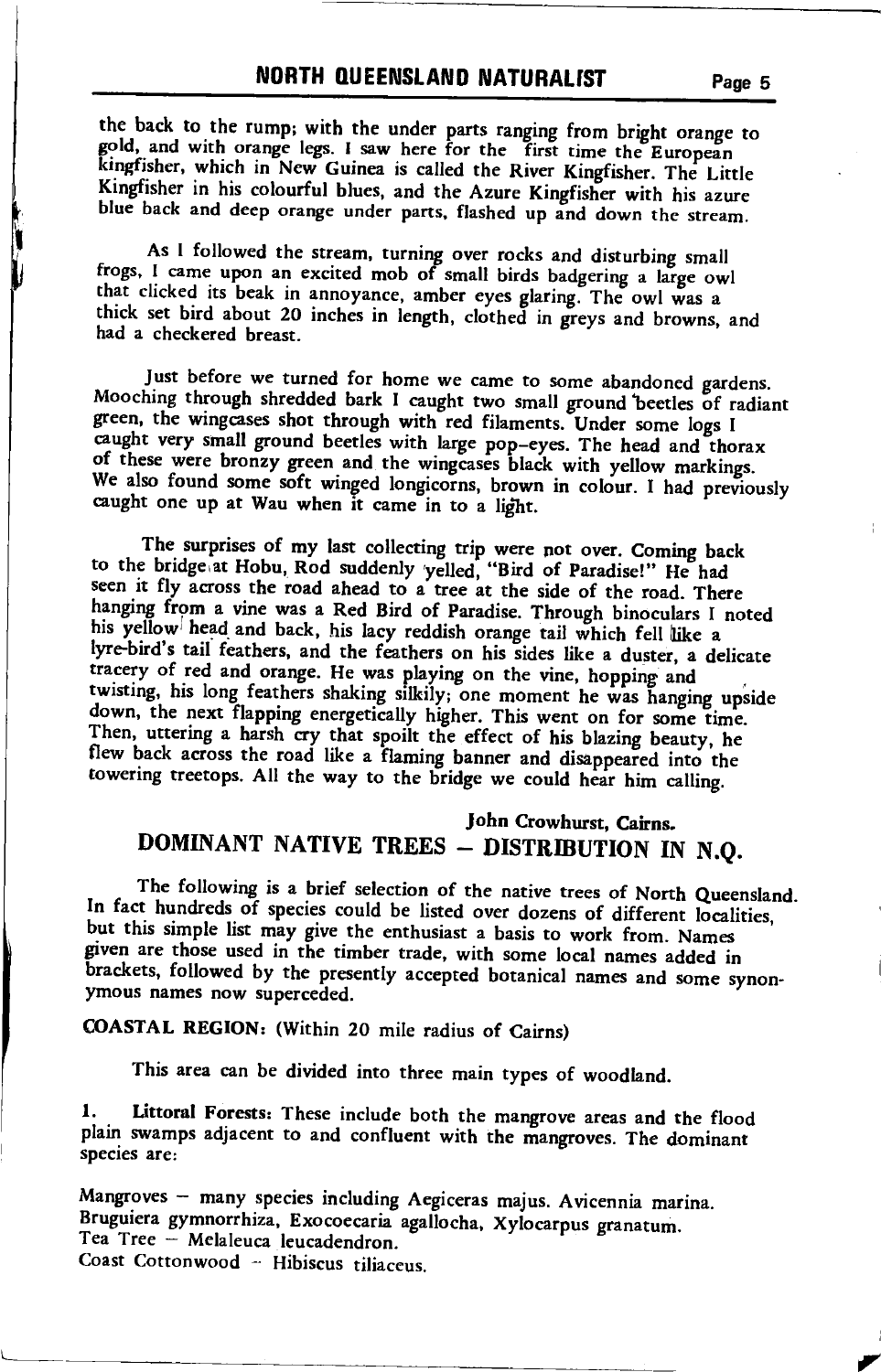## Page 6 **NORTH QUEENSLAND NATURALIST**

Kapok - Bombax ceiba, formerly B. malibaricus.

Cheesewood (Leichhardt) - Nauclea orientalis. White Cheesewood (Milky Pine) - Alstonia scholaris. Corkwood - Carallia brachiata. Evodia (Corkwood, Parrotwood) - Euodia elleryana, formerly Evodia elleryana. Red Beech - Dillenia alata, syn. Wormia alata. Water Gum - Eugenia tierneyana. Cedar Plum (Tar Tree) - Semecarpus australiensis. Swamp Box  $-$  Tristania suaveolens. Yellow Penda (Sour Hardwood) - Tristania pachysperma. Damson - Terminalia sericocarpa. Almond (Sea Almond, Indian Almond, Fiji Almond) - Terminalia catappa. Beach Calophyllum (Ball Nut) - Calophyllum inophyllum. -. numerous Falms, including Cabbage Palm - Livistona australis. 2. Coastal Forests: These cover a fairly large area extending from the edges of the flood plains to the foothills and in places well up the mountain sides, where the merging with the rain forest can be clearly seen by the distinct colour change from the blue-green of the open forest to the dense dark green of the tropical "scrub". A very good example of this type of forest is seen along the Captain Cook Highway. Dominant species are:  $Red$  Mahogany - Eucalyptus resinifera and E. pellita. White Mahogany - E. acmenioides. Red Bloodwood - E. intermedia. Carbeen (Moreton Bay Ash) - E. tessellaris. Tropical Gum - E. papuana. Molloy Red Box - E. leptophleba. Forest Red Gum - E. tereticornis. Poplar Gum  $-$  E. platyphylla, formerly E. alba. Tea Tree - Melaleuca leucadendron: Brown Salwood (Black Sally, Black Wattle) - Acacia aulacocarpa. She Oak - Casuarina equisitifolia var. incana (beach): C. cunninghamii (river); C. torulosa"(baker's wood)". Turpentine  $-$  Syncarpia glomulifera. \$wamp Box - Tristania suaveolens.<br>3. Rain Forests: (Jungle or Scrub Rain Forests: (Jungle or Scrub). These cover areas extending in places from the beach front and the flood plains to the mountain tops. They are densely covered areas with a fascinating number of species of trees, shrubs, woody climbers, vines, palms, etc. The variations in rainfall, soil types and altitude make for constant changes in dominant species, but broadly speaking these would include: White Cheesewood (Milky Pine)  $-$  Alstonia scholaris. Spur Mahogany (Spurwood) - Dysoxylum pettigrewianum. Cedar Plum (Tar Tree) - Semecarpus australiensis. Silver Quandong  $-$  Elaeocarpus grandis. Yellow Walnut - Beilschmiedia bancroftii. Queensland Walnut - Endiandra palmerstonii. Hickory Ash - Flindersia ifflaiana. Silver Ash – F. bourjotiana.<br>Queensland Maple - F. brayleyana. Maple Silkwood – F. pimen Queensland Maple F. brayleyana. Maple Silkwood - F. pimenteliana.<br>Ded Sillwood (Bangil Cedar) - Palaoujum galactoxylum Red Silkwood (Pencil Cedar) Palaquium galactoxylum' Bolly Silkwood (Tarzali Silkwood) - Cryptocarya oblata.<br>Briar Silky Oak (Briar Oak, White Oak) - Musgravea heterophylla. Briar Silky Oak (Briar Oak, White Oak) – Musgrayea<br>Northern Silky Oak (Bull Oak) – Cardwellia sublimis. Northern Silky Oak (Bull Oak ) - Cardwellia sublimis.<br>Red Tulip Oak (Red Crowsfoot) - Argyrodendron peralatum. Red Tulip Oak (Red Crowsfoot) - Argyrodendron peralatum.<br>Cassowary Satin Ash (Cassowary Gum) - Acmena graveolens. Cassowary Satin Ash (Cassowary Gum) Acmena g<br>Canary Beech (China Pine) Polyalthia nitidissima. Canary Beech (China Pine) Black Penda Xanthostemon chrysanthus. Red Penda X. whitei.<br>Black Bean Castanospermum australe. Castanospermum australe.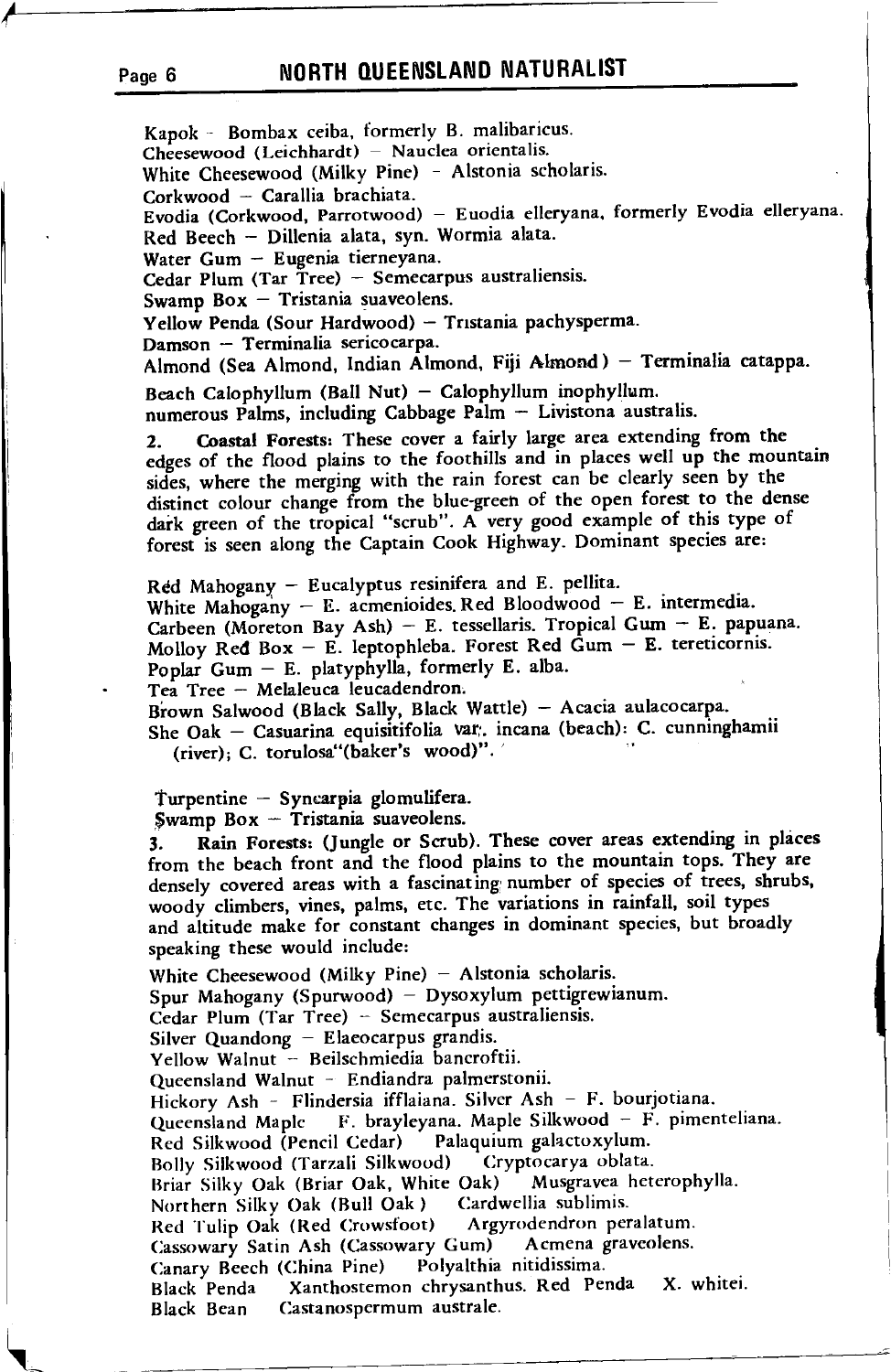Hard Leichhardt Neo-nauclea sp. Terminalia sericocarpa. Damson (Sovereign Wood) Candlenut - Aleurites moluccana.

Some Trees of the ATHERTON TABLELANDS will appear in next issue.

#### References: Queensland Forestry Dept. Pamphlets 1 and 5. A Card Key to the Rain Forest trees of North Queensland. by B.P.M. Hyland.

John P. Martin.

# THE AGILE WALLABY

The Agile or sandy wallaby (Wallabia agilis Gould) to most people in North Queensland, is a familiar animal inhabiting the open forests and adjacent grasslands of the coastal lowlands. This in fact is the usual habitat of the species, however it may also be encountered in suitable habitats further inland. This is usually evidenced by road kills particularly along the road between Kuranda and Mareeba.

The face of the agile wallaby is sharply pointed, and this feature together with the general body colouring and the partly hairy muzzle, serves to distinguish it from all other wallabies.

#### **Distribution**

The agile wallaby occurs commonly throughout coastal nothern Australia and New Guinea. On the Queensland mainland, it is found abundantly in coastal districts north of the Tropic of Capricorn; populations also occur on some of the islands of Moreton Bay in South Queensland, including Stradbroke and Peel.

Dr. Tom Kirkpatrick of the Fauna Conservation Branch of the Department of Primary Industries, in recent years, has conducted studies on the biology of the "agile" and the following information has been acquired as a result of these studies.

#### **Breeding**

 $\ddot{\phantom{a}}$ 

Breeding occurs throughout the year. Both males and females reach sexual maturity at the age of approximately 1 year, and under normal conditions a female may give birth to one young every 7 months. The time from mating to birth, provided no young is in the pouch, ranges from 29 to 33 days. As in the red kangaroo, birth is followed immediately by mating and the resulting embryo ceases development at an early stage. This "delayed" or "quiescent" embryo resumes development if the first young is lost from the pouch and birth occurs some 27 days after loss. If loss does not occur, development recommences in time for the quiescent embryo to be born when the first young is 7 months old and ready to be evicted from the pouch.

#### **General Notes**

The agile wallaby tends to be gregarious with small groups, particularly of females, sharing the same resting and feeding places. Unlike the large